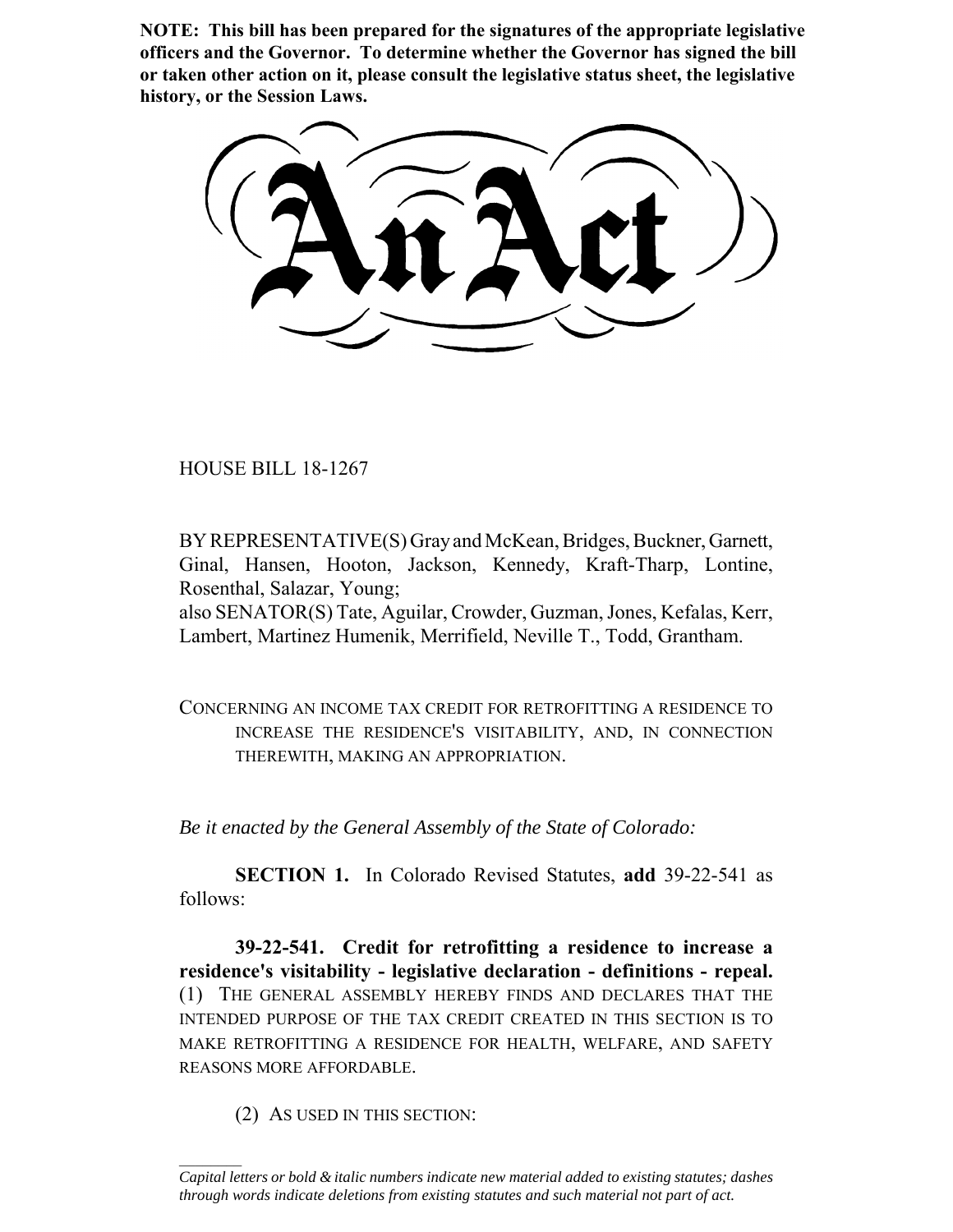(a) "DEPENDENT" HAS THE SAME MEANING AS IN SECTION 152 (a) OF THE INTERNAL REVENUE CODE.

(b) "DIVISION OF HOUSING" MEANS THE DIVISION OF HOUSING IN THE DEPARTMENT OF LOCAL AFFAIRS CREATED IN SECTION 24-32-704.

(c) "QUALIFIED INDIVIDUAL" MEANS AN INDIVIDUAL WITH A FAMILY INCOME AT OR BELOW ONE HUNDRED FIFTY THOUSAND DOLLARS FOR THE INCOME TAX YEAR COMMENCING ON OR AFTER JANUARY 1, 2019, AND AS ADJUSTED FOR INFLATION FOR EACH INCOME TAX YEAR THEREAFTER.

(d) "RETROFIT" MEANS CHANGES MADE TO A RESIDENCE THAT MUST:

(I) BE NECESSARY TO ENSURE THE HEALTH, WELFARE, AND SAFETY OF A QUALIFIED INDIVIDUAL;

(II) INCREASE THE RESIDENCE'S VISITABILITY;

(III) ENABLE GREATER ACCESSIBILITY AND INDEPENDENCE IN THE RESIDENCE FOR A QUALIFIED INDIVIDUAL;

(IV) BE REQUIRED DUE TO A QUALIFIED INDIVIDUAL'S ILLNESS, IMPAIRMENT, OR DISABILITY; AND

(V) ALLOW A QUALIFIED INDIVIDUAL TO AGE IN PLACE.

(e) "VISITABILITY" MEANS A MEASURE OF A RESIDENCE'S EASE OF ACCESS FOR PERSONS WITH DISABILITIES.

 $(3)$  (a) (I) EXCEPT AS PROVIDED IN SUBSECTION  $(3)(b)(III)$  OF THIS SECTION, FOR INCOME TAX YEARS COMMENCING ON OR AFTER JANUARY 1, 2019, BUT PRIOR TO JANUARY 1, 2024, AN INDIVIDUAL WHO RETROFITS OR HIRES SOMEONE TO RETROFIT THE INDIVIDUAL'S RESIDENCE AND WHO MEETS ANY ADDITIONAL REQUIREMENTS ESTABLISHED BY THE DIVISION OF HOUSING IS ALLOWED A CREDIT AGAINST THE INCOME TAXES IMPOSED BY THIS ARTICLE 22 IN AN AMOUNT EQUAL TO THE COST OF THE RETROFIT OR FIVE THOUSAND DOLLARS, WHICHEVER IS LESS.

(II) THE DIVISION OF HOUSING SHALL CONSULT WITH STAKEHOLDERS

PAGE 2-HOUSE BILL 18-1267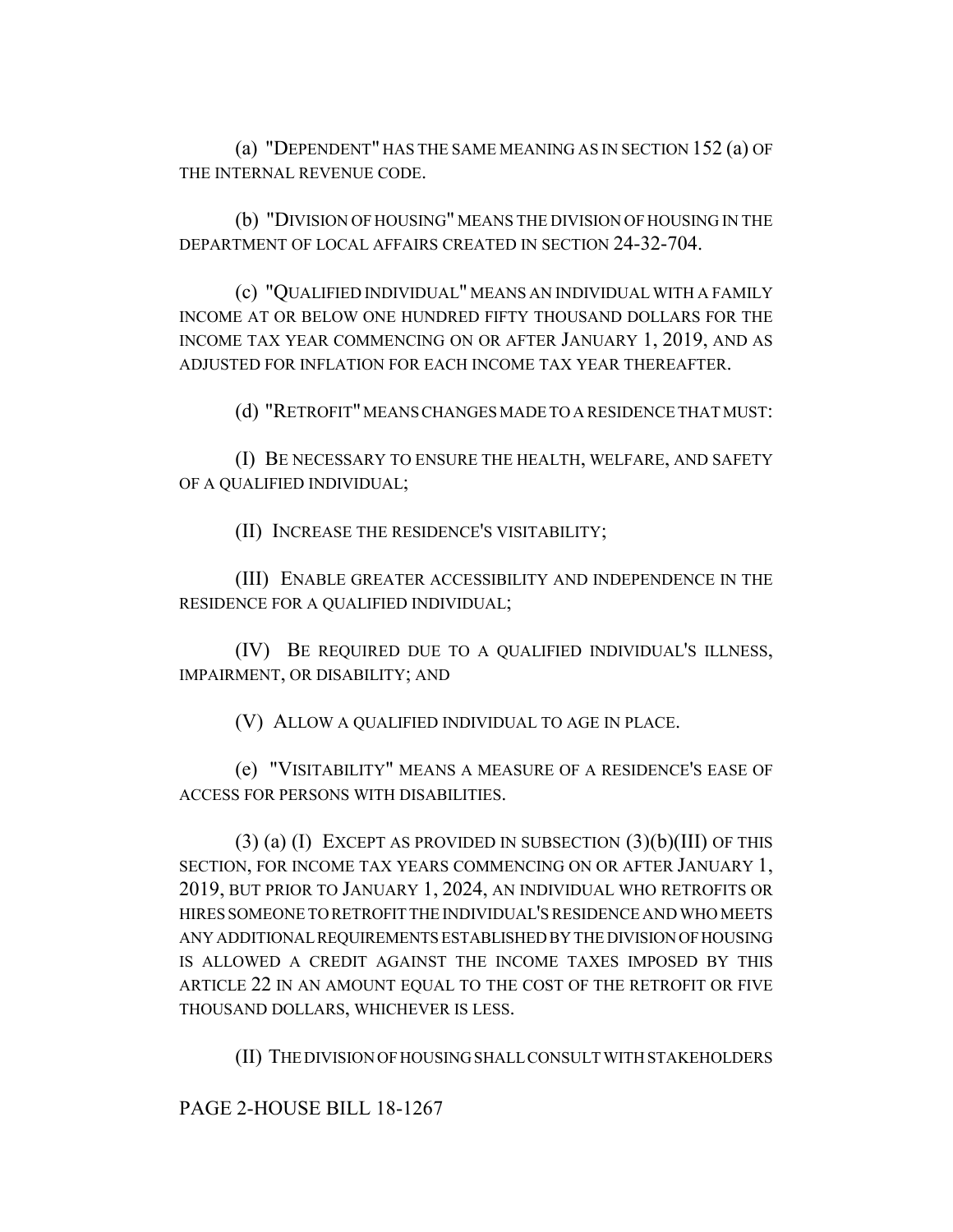IN ESTABLISHING ANY ADDITIONAL REQUIREMENTS FOR THE INCOME TAX CREDIT AS REQUIRED IN SUBSECTION  $(3)(a)(I)$  OF THIS SECTION.

(b) (I) THE DIVISION OF HOUSING IS RESPONSIBLE FOR ISSUING CREDIT CERTIFICATES TO QUALIFIED INDIVIDUALS. THE CREDIT CERTIFICATE MUST IDENTIFY THE TAXPAYER AND CERTIFY THAT THE INDIVIDUAL MEETS THE REQUIREMENTS SET FORTH IN THIS SECTION.

(II) TO CLAIM THE CREDIT UNDER THIS SECTION, THE INDIVIDUAL MUST INCLUDE THE CREDIT CERTIFICATE WITH THE INCOME TAX RETURN FILED WITH THE DEPARTMENT OF REVENUE.

(III) THE DIVISION OF HOUSING SHALL TRACK ALL THE CREDIT CERTIFICATES ISSUED UNDER THIS SECTION IN EACH INCOME TAX YEAR AND, WHEN THE TOTAL AMOUNT OF CREDIT CERTIFICATES ISSUED EQUALS ONE MILLION DOLLARS PER INCOME TAX YEAR, SHALL CEASE ISSUING CREDIT CERTIFICATES IN THAT INCOME TAX YEAR. UNTIL THE ONE MILLION DOLLAR PER INCOME TAX YEAR CAP IS REACHED, THE CREDIT CERTIFICATES SHALL BE ISSUED IN THE ORDER IN WHICH THEY ARE REQUESTED.

(4) IF THE AMOUNT OF THE CREDIT ALLOWED IN THIS SECTION EXCEEDS THE AMOUNT OF INCOME TAXES OTHERWISE DUE ON THE INDIVIDUAL'S INCOME IN THE INCOME TAX YEAR FOR WHICH THE CREDIT IS BEING CLAIMED, THE AMOUNT OF THE CREDIT NOT USED AS AN OFFSET AGAINST INCOME TAXES IN THE CURRENT INCOME TAX YEAR MAY BE CARRIED FORWARD AND USED AS A CREDIT AGAINST SUBSEQUENT YEARS' INCOME TAX LIABILITY FOR A PERIOD NOT TO EXCEED FIVE YEARS AND MUST BE APPLIED FIRST TO THE EARLIEST INCOME TAX YEARS POSSIBLE. ANY CREDIT REMAINING AFTER THE PERIOD MAY NOT BE REFUNDED OR CREDITED TO THE INDIVIDUAL.

(5) NO LATER THAN JANUARY 1, 2020, AND NO LATER THAN JANUARY 1 OF EACH YEAR THEREAFTER THROUGH JANUARY 1, 2024, THE DIVISION OF HOUSING SHALL PROVIDE THE DEPARTMENT OF REVENUE WITH AN ELECTRONIC REPORT OF THE TAXPAYERS RECEIVING A CREDIT CERTIFICATE AS ALLOWED IN THIS SECTION FOR THE PREVIOUS CALENDAR YEAR THAT INCLUDES THE FOLLOWING INFORMATION:

(a) EACH TAXPAYER'S NAME;

## PAGE 3-HOUSE BILL 18-1267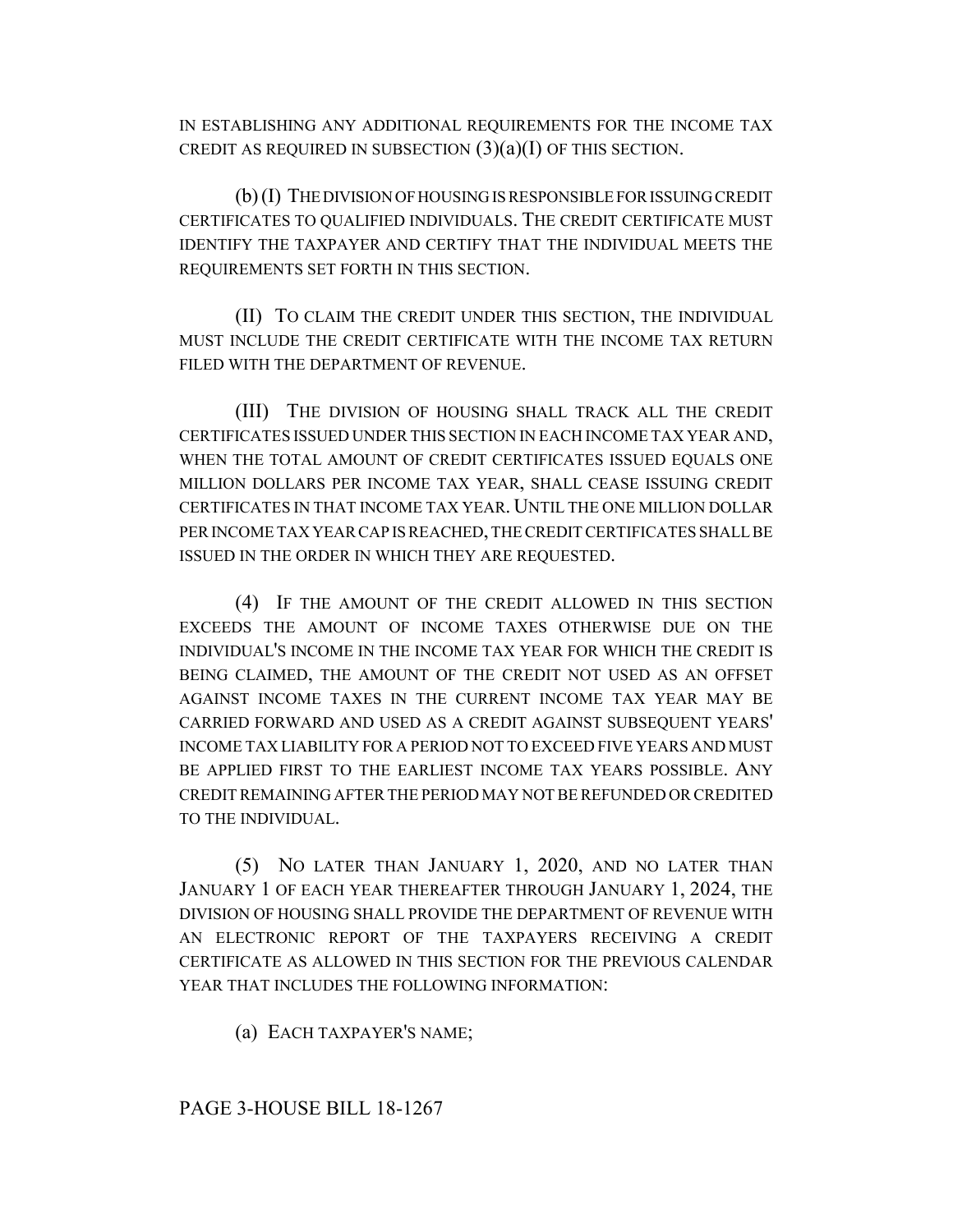(b) EACH TAXPAYER'S SOCIAL SECURITY NUMBER OR FEDERAL EMPLOYEE IDENTIFICATION NUMBER; AND

(c) THE AMOUNT OF THE CREDIT ALLOCATED.

(6) THIS SECTION IS REPEALED, EFFECTIVE DECEMBER 31, 2028.

**SECTION 2. Appropriation.** (1) For the 2018-19 state fiscal year, \$132,328 is appropriated to the department of local affairs. This appropriation is from the general fund. To implement this act, the department may use this appropriation as follows:

(a) \$55,496 for use by the division of housing for personal services related to community and non-profit services, which amount is based on an assumption that the division will require an additional 1.0 FTE;

(b) \$11,324 for use by the division of housing for operating expenses; and

(c) \$65,508 for the purchase of information technology services.

(2) For the 2018-19 state fiscal year, \$65,508 is appropriated to the office of the governor for use by the office of information technology. This appropriation is from reappropriated funds received from the department of local affairs under subsection (1)(c) of this section. To implement this act, the office may use this appropriation to provide information technology services for the department of local affairs.

**SECTION 3. Act subject to petition - effective date.** This act takes effect at 12:01 a.m. on the day following the expiration of the ninety-day period after final adjournment of the general assembly (August 8, 2018, if adjournment sine die is on May 9, 2018); except that, if a referendum petition is filed pursuant to section 1 (3) of article V of the state constitution against this act or an item, section, or part of this act within such period, then the act, item, section, or part will not take effect unless